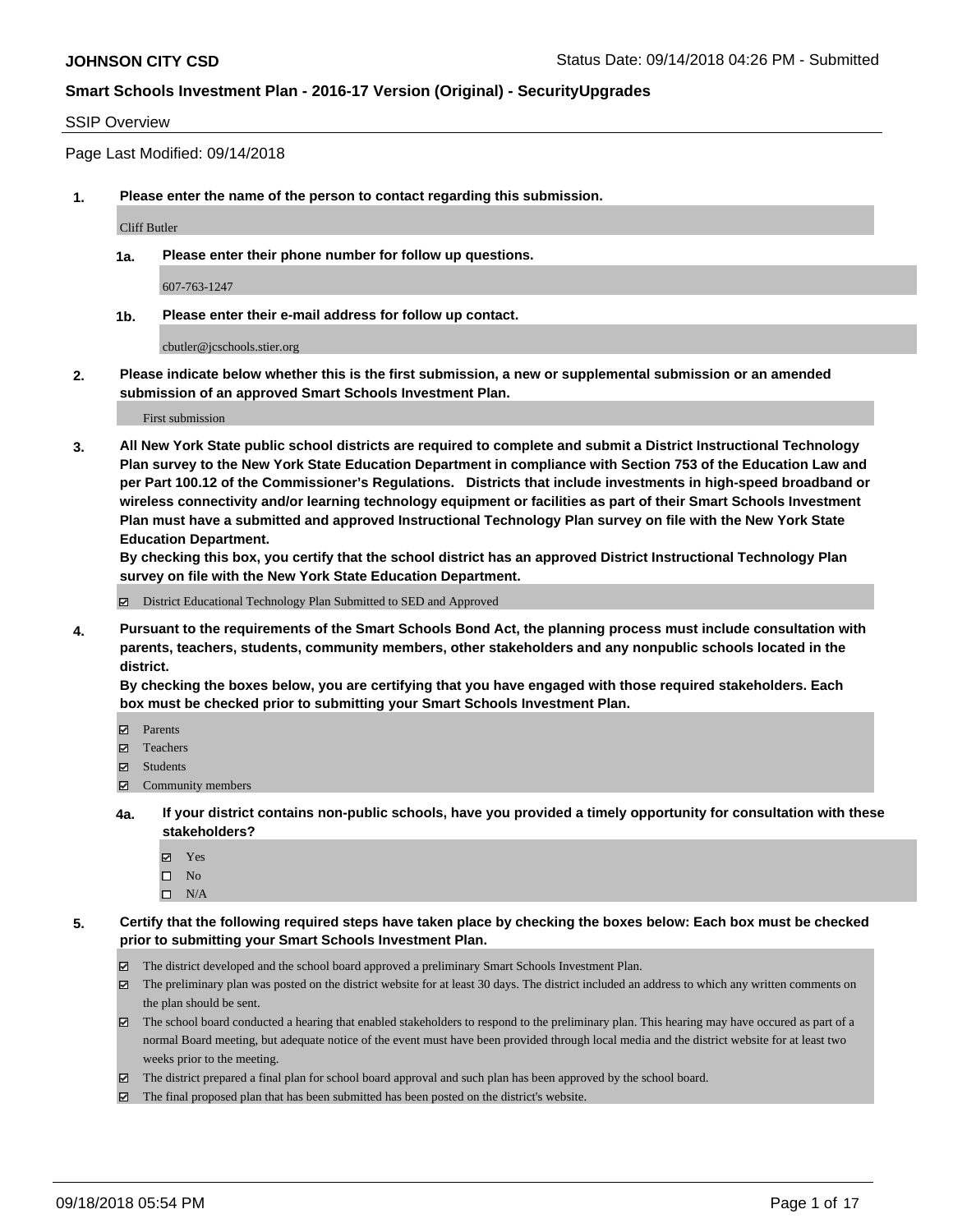SSIP Overview

Page Last Modified: 09/14/2018

**5a. Please upload the proposed Smart Schools Investment Plan (SSIP) that was posted on the district's website, along with any supporting materials. Note that this should be different than your recently submitted Educational Technology Survey. The Final SSIP, as approved by the School Board, should also be posted on the website and remain there during the course of the projects contained therein.**

JCSSIP.pdf

**5b. Enter the webpage address where the final Smart Schools Investment Plan is posted. The Plan should remain posted for the life of the included projects.**

http://www.jcschools.com/District/SmartSchools.html

**6. Please enter an estimate of the total number of students and staff that will benefit from this Smart Schools Investment Plan based on the cumulative projects submitted to date.**

3,200

**7. An LEA/School District may partner with one or more other LEA/School Districts to form a consortium to pool Smart Schools Bond Act funds for a project that meets all other Smart School Bond Act requirements. Each school district participating in the consortium will need to file an approved Smart Schools Investment Plan for the project and submit a signed Memorandum of Understanding that sets forth the details of the consortium including the roles of each respective district.**

 $\Box$  The district plans to participate in a consortium to partner with other school district(s) to implement a Smart Schools project.

**8. Please enter the name and 6-digit SED Code for each LEA/School District participating in the Consortium.**

| <b>Partner LEA/District</b> | ISED BEDS Code |
|-----------------------------|----------------|
| (No Response)               | (No Response)  |

**9. Please upload a signed Memorandum of Understanding with all of the participating Consortium partners.**

(No Response)

**10. Your district's Smart Schools Bond Act Allocation is:**

\$1,970,831

**11. Enter the budget sub-allocations by category that you are submitting for approval at this time. If you are not budgeting SSBA funds for a category, please enter 0 (zero.) If the value entered is \$0, you will not be required to complete that survey question.**

|                                              | Sub-<br>Allocations |
|----------------------------------------------|---------------------|
| <b>School Connectivity</b>                   | $\Omega$            |
| <b>Connectivity Projects for Communities</b> | $\Omega$            |
| <b>Classroom Technology</b>                  |                     |
| Pre-Kindergarten Classrooms                  | $\Omega$            |
| Replace Transportable Classrooms             |                     |
| <b>High-Tech Security Features</b>           | 691,101             |
| Totals:                                      | 691,101             |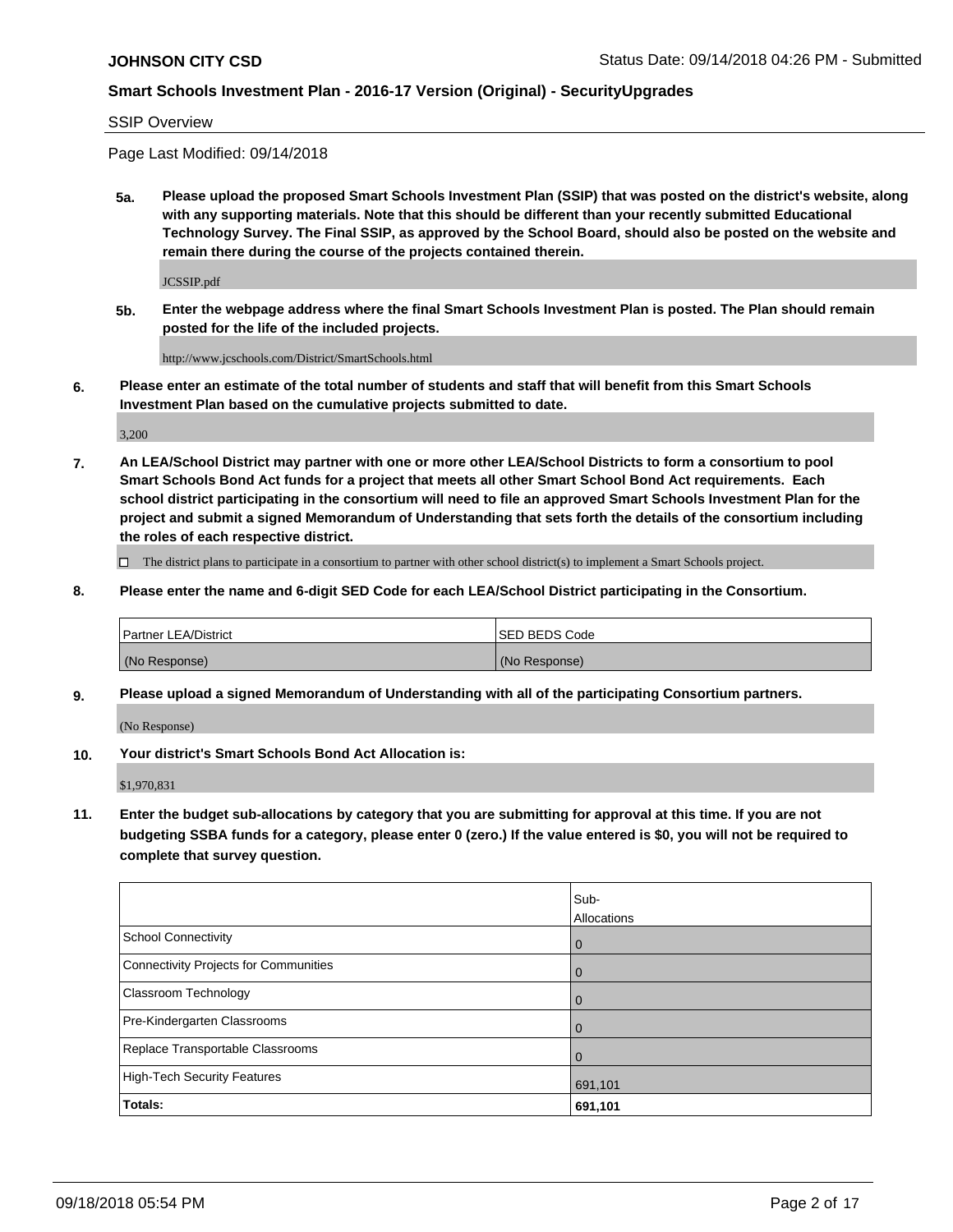Community Connectivity (Broadband and Wireless)

Page Last Modified: 06/27/2017

**1. Describe how you intend to use Smart Schools Bond Act funds for high-speed broadband and/or wireless connectivity projects in the community.**

(No Response)

**2. Please describe how the proposed project(s) will promote student achievement and increase student and/or staff access to the Internet in a manner that enhances student learning and/or instruction outside of the school day and/or school building.**

(No Response)

**3. Community connectivity projects must comply with all the necessary local building codes and regulations (building and related permits are not required prior to plan submission).**

 $\Box$  I certify that we will comply with all the necessary local building codes and regulations.

**4. Please describe the physical location of the proposed investment.**

(No Response)

**5. Please provide the initial list of partners participating in the Community Connectivity Broadband Project, along with their Federal Tax Identification (Employer Identification) number.**

| <b>Project Partners</b> | Federal ID#   |
|-------------------------|---------------|
| (No Response)           | (No Response) |

**6. If you are submitting an allocation for Community Connectivity, complete this table. Note that the calculated Total at the bottom of the table must equal the Total allocation for this category that you entered in the SSIP Overview overall budget.**

|                              | Sub-Allocation |
|------------------------------|----------------|
| Network/Access Costs         | $\mathbf 0$    |
| <b>Outside Plant Costs</b>   | $\mathbf 0$    |
| <b>Tower Costs</b>           | $\mathbf 0$    |
| Customer Premises Equipment  | $\mathbf 0$    |
| <b>Professional Services</b> | $\mathbf 0$    |
| Testing                      | $\mathbf 0$    |
| Other Upfront Costs          | $\mathbf 0$    |
| <b>Other Costs</b>           | $\mathbf 0$    |
| Totals:                      | 0              |

**7. Please detail the type, quantity, per unit cost and total cost of the eligible items under each sub-category. This is especially important for any expenditures listed under the "Other" category. All expenditures must be capital-bond eligible to be reimbursed through the SSBA. If you have any questions, please contact us directly through smartschools@nysed.gov.**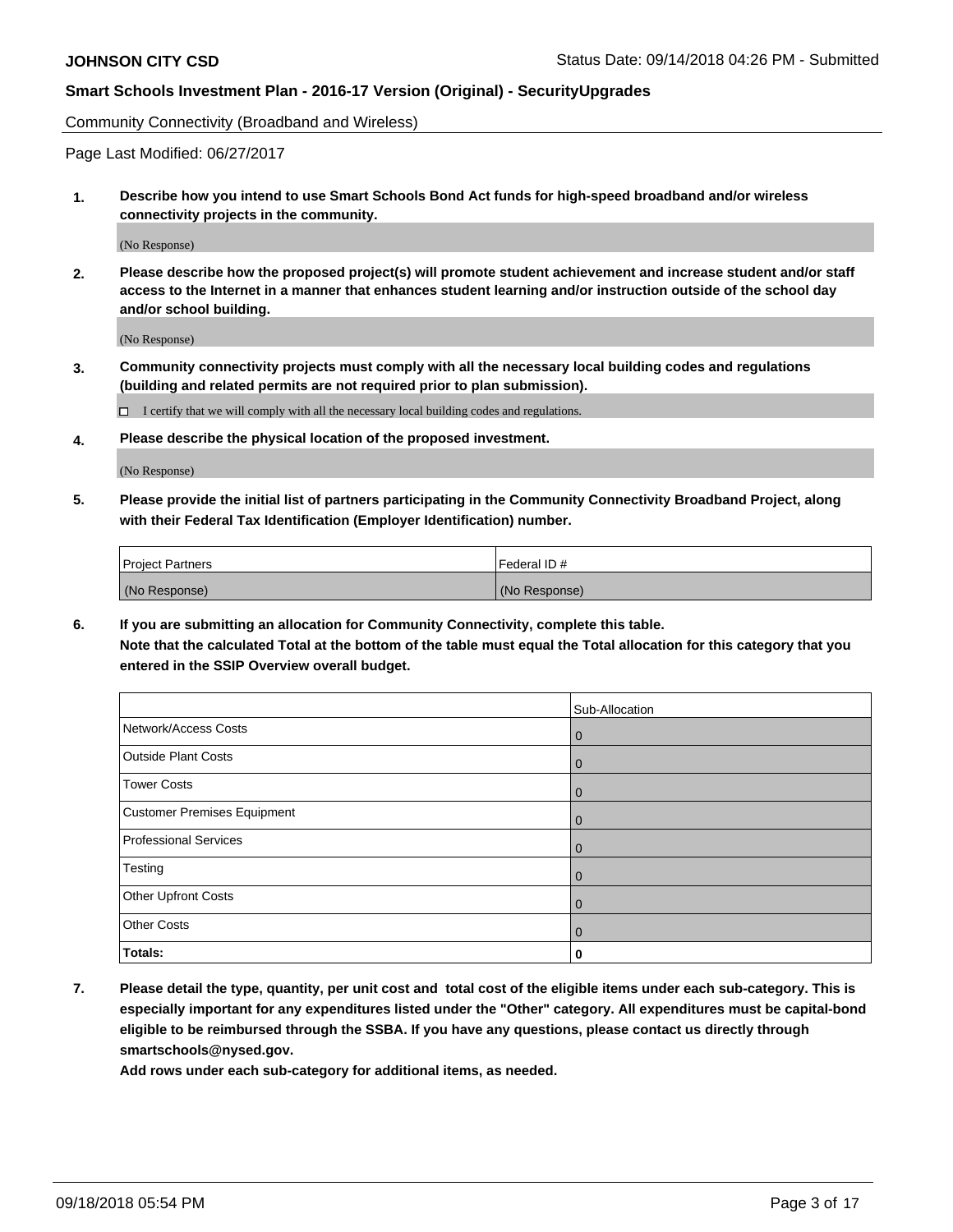Community Connectivity (Broadband and Wireless)

Page Last Modified: 06/27/2017

| Select the allowable expenditure<br>type.<br>Repeat to add another item under<br>each type. | Item to be purchased | Quantity      | Cost per Item | <b>Total Cost</b> |
|---------------------------------------------------------------------------------------------|----------------------|---------------|---------------|-------------------|
| (No Response)                                                                               | (No Response)        | (No Response) | (No Response) | (No Response)     |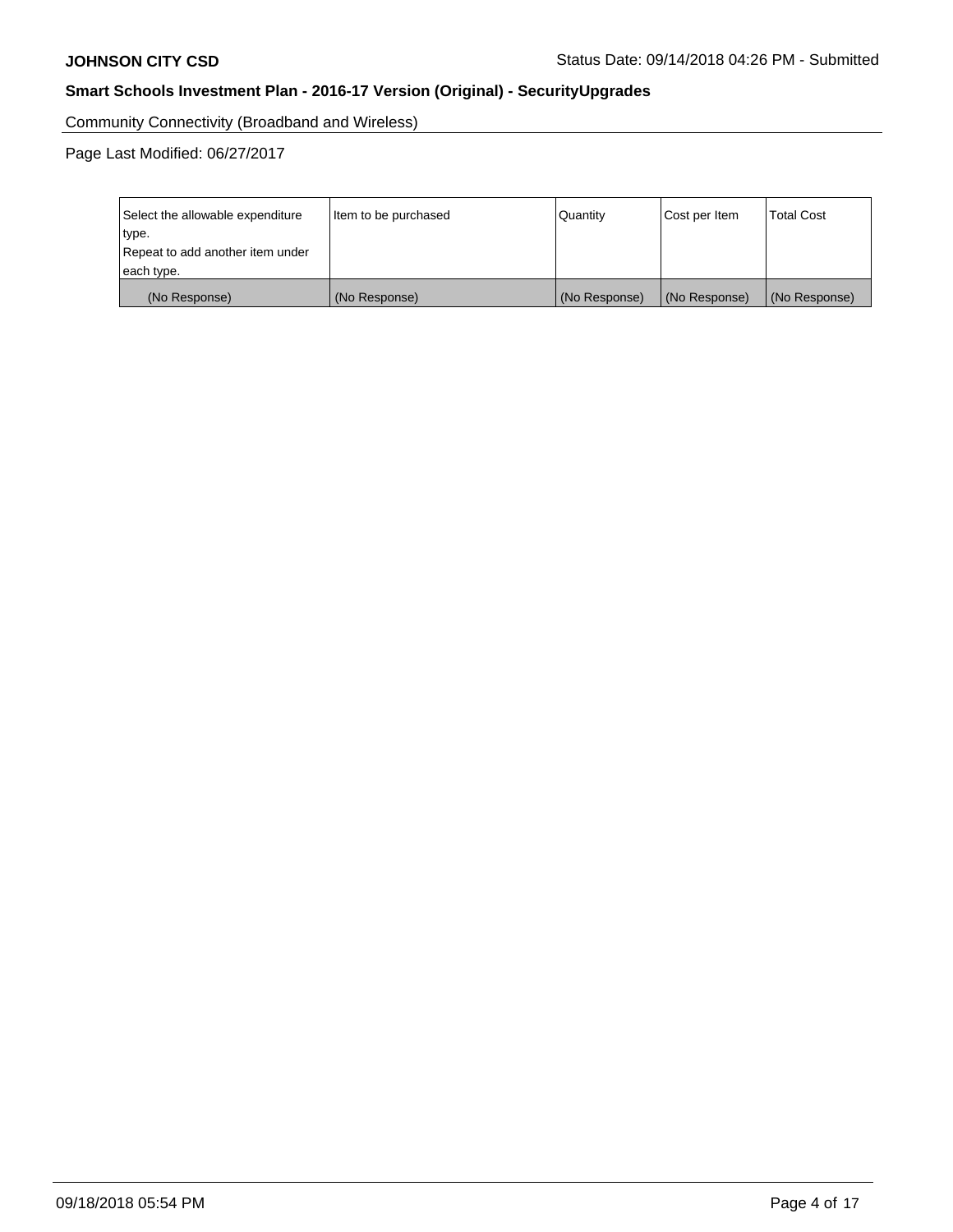### Classroom Learning Technology

Page Last Modified: 06/27/2017

**1. In order for students and faculty to receive the maximum benefit from the technology made available under the Smart Schools Bond Act, their school buildings must possess sufficient connectivity infrastructure to ensure that devices can be used during the school day. Smart Schools Investment Plans must demonstrate that sufficient infrastructure that meets the Federal Communications Commission's 100 Mbps per 1,000 students standard currently exists in the buildings where new devices will be deployed, or is a planned use of a portion of Smart Schools Bond Act funds, or is under development through another funding source.**

**Smart Schools Bond Act funds used for technology infrastructure or classroom technology investments must increase the number of school buildings that meet or exceed the minimum speed standard of 100 Mbps per 1,000 students and staff within 12 months. This standard may be met on either a contracted 24/7 firm service or a "burstable" capability. If the standard is met under the burstable criteria, it must be:**

**1. Specifically codified in a service contract with a provider, and**

**2. Guaranteed to be available to all students and devices as needed, particularly during periods of high demand, such as computer-based testing (CBT) periods.**

**Please describe how your district already meets or is planning to meet this standard within 12 months of plan submission.**

(No Response)

- **1a. If a district believes that it will be impossible to meet this standard within 12 months, it may apply for a waiver of this requirement, as described on the Smart Schools website. The waiver must be filed and approved by SED prior to submitting this survey.**
	- By checking this box, you are certifying that the school district has an approved waiver of this requirement on file with the New York State Education Department.

### **2. Connectivity Speed Calculator (Required)**

|                         | l Number of<br>Students | Multiply by<br>100 Kbps | Divide by 1000   Current Speed<br>to Convert to<br>Required<br>l Speed in Mb | in Mb            | Expected<br>Speed to be<br>Attained Within Required<br>12 Months | <b>Expected Date</b><br>When<br>Speed Will be<br>Met |
|-------------------------|-------------------------|-------------------------|------------------------------------------------------------------------------|------------------|------------------------------------------------------------------|------------------------------------------------------|
| <b>Calculated Speed</b> | (No<br>Response)        | (No Response)           | (No<br>Response)                                                             | (No<br>Response) | (No<br>Response)                                                 | l (No<br>Response)                                   |

**3. If the district wishes to have students and staff access the Internet from wireless devices within the school building, or in close proximity to it, it must first ensure that it has a robust Wi-Fi network in place that has sufficient bandwidth to meet user demand.**

**Please describe how you have quantified this demand and how you plan to meet this demand.**

(No Response)

**4. All New York State public school districts are required to complete and submit an Instructional Technology Plan survey to the New York State Education Department in compliance with Section 753 of the Education Law and per Part 100.12 of the Commissioner's Regulations.**

**Districts that include educational technology purchases as part of their Smart Schools Investment Plan must have a submitted and approved Instructional Technology Plan survey on file with the New York State Education Department.**

- By checking this box, you are certifying that the school district has an approved Instructional Technology Plan survey on file with the New York State Education Department.
- **5. Describe the devices you intend to purchase and their compatibility with existing or planned platforms or systems. Specifically address the adequacy of each facility's electrical, HVAC and other infrastructure necessary to install and support the operation of the planned technology.**

(No Response)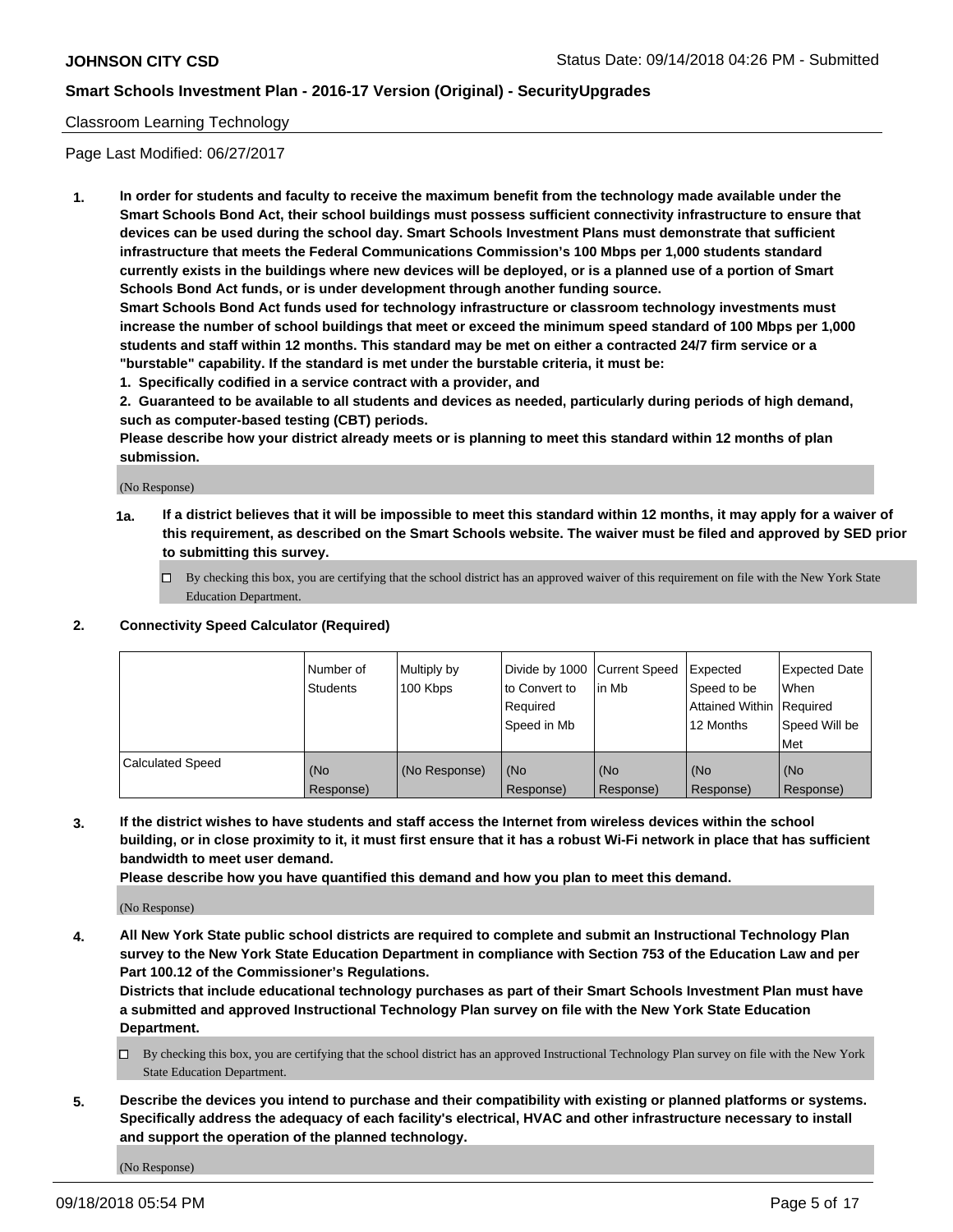### Classroom Learning Technology

Page Last Modified: 06/27/2017

- **6. Describe how the proposed technology purchases will:**
	- **> enhance differentiated instruction;**
	- **> expand student learning inside and outside the classroom;**
	- **> benefit students with disabilities and English language learners; and**
	- **> contribute to the reduction of other learning gaps that have been identified within the district.**

**The expectation is that districts will place a priority on addressing the needs of students who struggle to succeed in a rigorous curriculum. Responses in this section should specifically address this concern and align with the district's Instructional Technology Plan (in particular Question 2 of E. Curriculum and Instruction: "Does the district's instructional technology plan address the needs of students with disabilities to ensure equitable access to instruction, materials and assessments?" and Question 3 of the same section: "Does the district's instructional technology plan address the provision of assistive technology specifically for students with disabilities to ensure access to and participation in the general curriculum?"**

(No Response)

**7. Where appropriate, describe how the proposed technology purchases will enhance ongoing communication with parents and other stakeholders and help the district facilitate technology-based regional partnerships, including distance learning and other efforts.**

(No Response)

**8. Describe the district's plan to provide professional development to ensure that administrators, teachers and staff can employ the technology purchased to enhance instruction successfully.**

**Note: This response should be aligned and expanded upon in accordance with your district's response to Question 1 of F. Professional Development of your Instructional Technology Plan: "Please provide a summary of professional development offered to teachers and staff, for the time period covered by this plan, to support technology to enhance teaching and learning. Please include topics, audience and method of delivery within your summary."**

(No Response)

- **9. Districts must contact the SUNY/CUNY teacher preparation program that supplies the largest number of the district's new teachers to request advice on innovative uses and best practices at the intersection of pedagogy and educational technology.**
	- $\Box$  By checking this box, you certify that you have contacted the SUNY/CUNY teacher preparation program that supplies the largest number of your new teachers to request advice on these issues.
	- **9a. Please enter the name of the SUNY or CUNY Institution that you contacted.**

(No Response)

**9b. Enter the primary Institution phone number.**

(No Response)

**9c. Enter the name of the contact person with whom you consulted and/or will be collaborating with on innovative uses of technology and best practices.**

(No Response)

**10. A district whose Smart Schools Investment Plan proposes the purchase of technology devices and other hardware must account for nonpublic schools in the district.**

**Are there nonpublic schools within your school district?**

Yes

 $\hfill \square$  No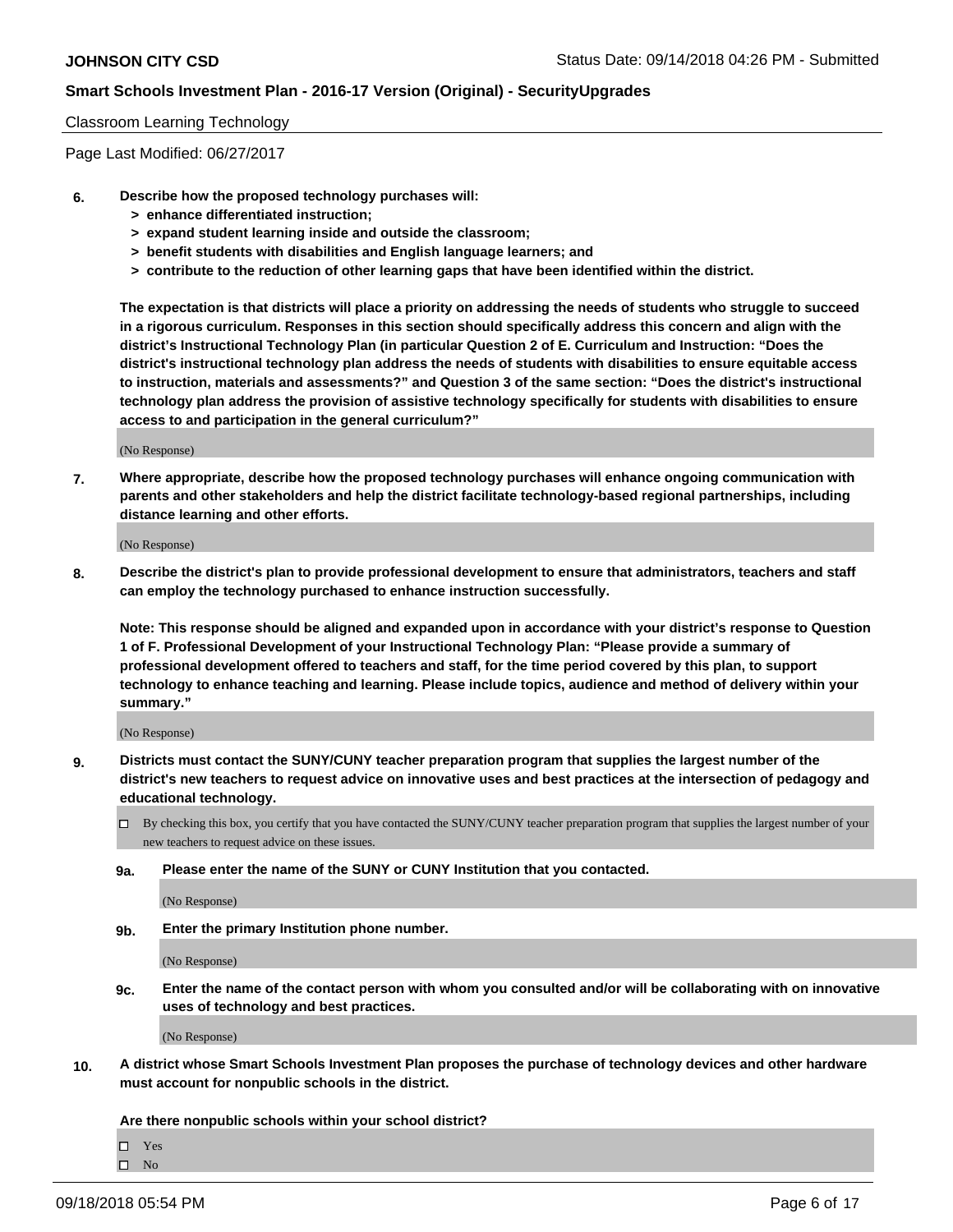### Classroom Learning Technology

Page Last Modified: 06/27/2017

### **11. Nonpublic Classroom Technology Loan Calculator**

**The Smart Schools Bond Act provides that any Classroom Learning Technology purchases made using Smart Schools funds shall be lent, upon request, to nonpublic schools in the district. However, no school district shall be required to loan technology in amounts greater than the total obtained and spent on technology pursuant to the Smart Schools Bond Act and the value of such loan may not exceed the total of \$250 multiplied by the nonpublic school enrollment in the base year at the time of enactment.**

**See:**

**http://www.p12.nysed.gov/mgtserv/smart\_schools/docs/Smart\_Schools\_Bond\_Act\_Guidance\_04.27.15\_Final.pdf.**

|                                       | 1. Classroom<br>Technology<br>Sub-allocation | 2. Public<br>Enrollment<br>$(2014-15)$ | 3. Nonpublic<br>Enrollment<br>$(2014-15)$ | l 4. Sum of<br>l Public and<br>l Nonpublic<br>l Enrollment | 15. Total Per<br>Pupil Sub-<br>lallocation | 6. Total<br>Nonpublic Loan  <br>Amount                                                        |
|---------------------------------------|----------------------------------------------|----------------------------------------|-------------------------------------------|------------------------------------------------------------|--------------------------------------------|-----------------------------------------------------------------------------------------------|
| Calculated Nonpublic Loan<br>l Amount |                                              |                                        |                                           |                                                            |                                            | (No Response)   (No Response)   (No Response)   (No Response)   (No Response)   (No Response) |

**12. To ensure the sustainability of technology purchases made with Smart Schools funds, districts must demonstrate a long-term plan to maintain and replace technology purchases supported by Smart Schools Bond Act funds. This sustainability plan shall demonstrate a district's capacity to support recurring costs of use that are ineligible for Smart Schools Bond Act funding such as device maintenance, technical support, Internet and wireless fees, maintenance of hotspots, staff professional development, building maintenance and the replacement of incidental items. Further, such a sustainability plan shall include a long-term plan for the replacement of purchased devices and equipment at the end of their useful life with other funding sources.**

 $\Box$  By checking this box, you certify that the district has a sustainability plan as described above.

**13. Districts must ensure that devices purchased with Smart Schools Bond funds will be distributed, prepared for use, maintained and supported appropriately. Districts must maintain detailed device inventories in accordance with generally accepted accounting principles.**

By checking this box, you certify that the district has a distribution and inventory management plan and system in place.

**14. If you are submitting an allocation for Classroom Learning Technology complete this table. Note that the calculated Total at the bottom of the table must equal the Total allocation for this category that you entered in the SSIP Overview overall budget.**

|                          | Sub-Allocation |
|--------------------------|----------------|
| Interactive Whiteboards  | $\overline{0}$ |
| <b>Computer Servers</b>  | $\Omega$       |
| <b>Desktop Computers</b> | $\Omega$       |
| Laptop Computers         | $\Omega$       |
| <b>Tablet Computers</b>  | 0              |
| <b>Other Costs</b>       | $\overline{0}$ |
| Totals:                  | 0              |

**15. Please detail the type, quantity, per unit cost and total cost of the eligible items under each sub-category. This is especially important for any expenditures listed under the "Other" category. All expenditures must be capital-bond eligible to be reimbursed through the SSBA. If you have any questions, please contact us directly through smartschools@nysed.gov.**

**Please specify in the "Item to be Purchased" field which specific expenditures and items are planned to meet the district's nonpublic loan requirement, if applicable.**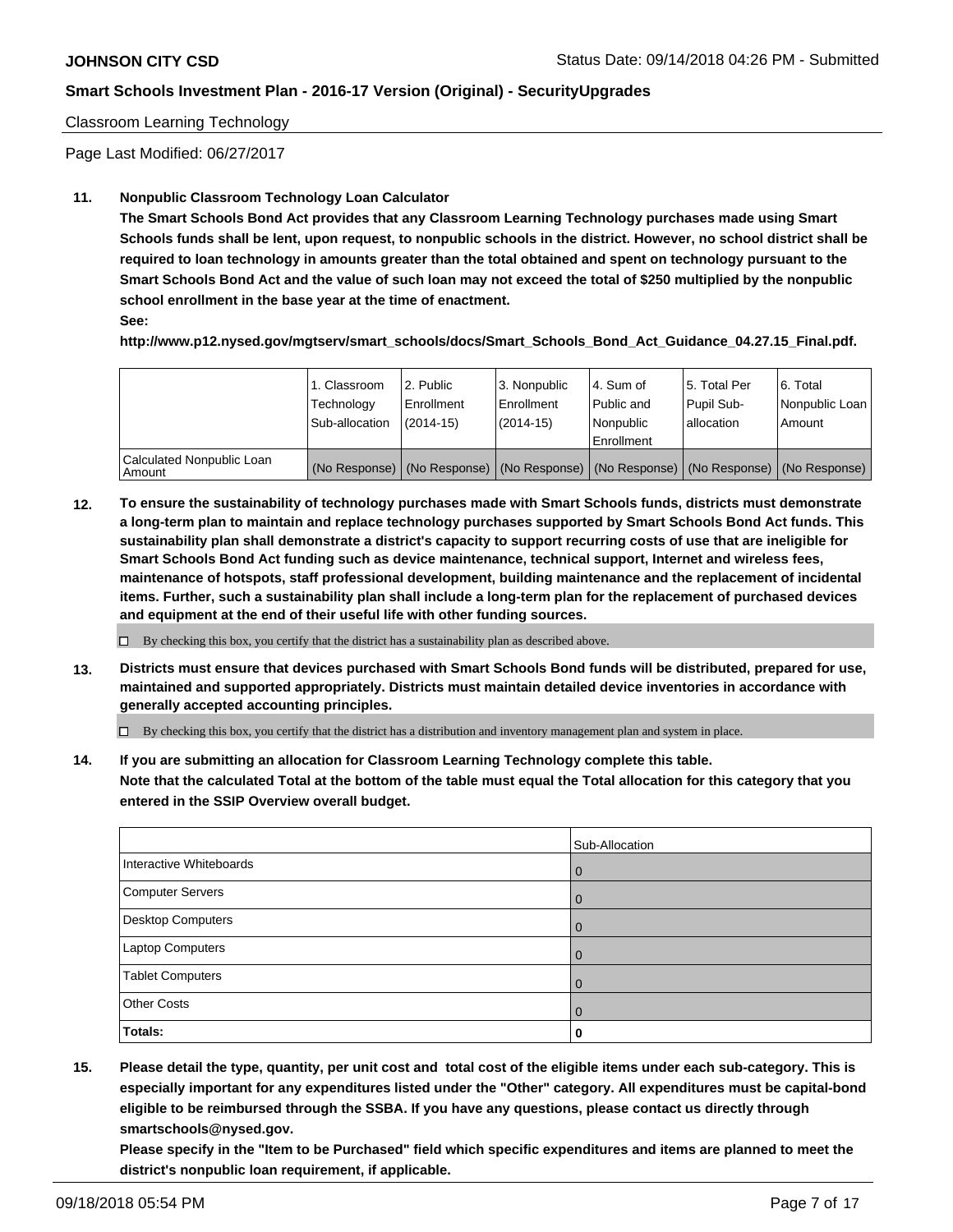Classroom Learning Technology

Page Last Modified: 06/27/2017

**NOTE: Wireless Access Points that will be loaned/purchased for nonpublic schools should ONLY be included in this category, not under School Connectivity, where public school districts would list them. Add rows under each sub-category for additional items, as needed.**

| Select the allowable expenditure | I Item to be Purchased | <b>Quantity</b> | Cost per Item | <b>Total Cost</b> |
|----------------------------------|------------------------|-----------------|---------------|-------------------|
| type.                            |                        |                 |               |                   |
| Repeat to add another item under |                        |                 |               |                   |
| each type.                       |                        |                 |               |                   |
| (No Response)                    | (No Response)          | (No Response)   | (No Response) | (No Response)     |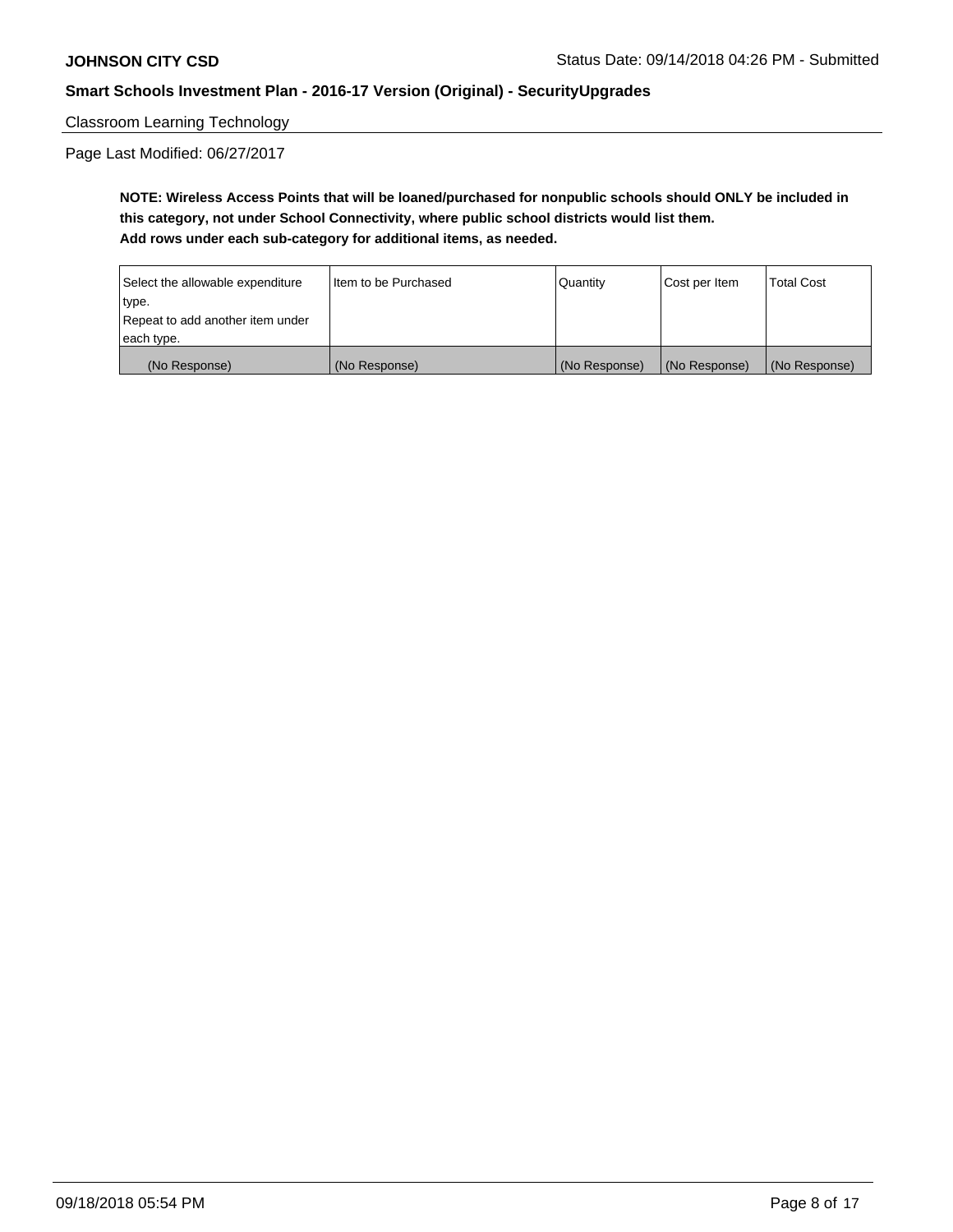### Pre-Kindergarten Classrooms

Page Last Modified: 06/27/2017

**1. Provide information regarding how and where the district is currently serving pre-kindergarten students and justify the need for additional space with enrollment projections over 3 years.**

(No Response)

- **2. Describe the district's plan to construct, enhance or modernize education facilities to accommodate prekindergarten programs. Such plans must include:**
	- **Specific descriptions of what the district intends to do to each space;**
	- **An affirmation that pre-kindergarten classrooms will contain a minimum of 900 square feet per classroom;**
	- **The number of classrooms involved;**
	- **The approximate construction costs per classroom; and**
	- **Confirmation that the space is district-owned or has a long-term lease that exceeds the probable useful life of the improvements.**

(No Response)

**3. Smart Schools Bond Act funds may only be used for capital construction costs. Describe the type and amount of additional funds that will be required to support ineligible ongoing costs (e.g. instruction, supplies) associated with any additional pre-kindergarten classrooms that the district plans to add.**

(No Response)

**4. All plans and specifications for the erection, repair, enlargement or remodeling of school buildings in any public school district in the State must be reviewed and approved by the Commissioner. Districts that plan capital projects using their Smart Schools Bond Act funds will undergo a Preliminary Review Process by the Office of Facilities Planning.**

**Please indicate on a separate row each project number given to you by the Office of Facilities Planning.**

| <b>Project Number</b> |  |
|-----------------------|--|
| (No Response)         |  |

**5. If you have made an allocation for Pre-Kindergarten Classrooms, complete this table.**

**Note that the calculated Total at the bottom of the table must equal the Total allocation for this category that you entered in the SSIP Overview overall budget.**

|                                          | Sub-Allocation |
|------------------------------------------|----------------|
| Construct Pre-K Classrooms               |                |
| Enhance/Modernize Educational Facilities |                |
| <b>Other Costs</b>                       |                |
| Totals:                                  |                |

**6. Please detail the type, quantity, per unit cost and total cost of the eligible items under each sub-category. This is especially important for any expenditures listed under the "Other" category. All expenditures must be capital-bond eligible to be reimbursed through the SSBA. If you have any questions, please contact us directly through smartschools@nysed.gov.**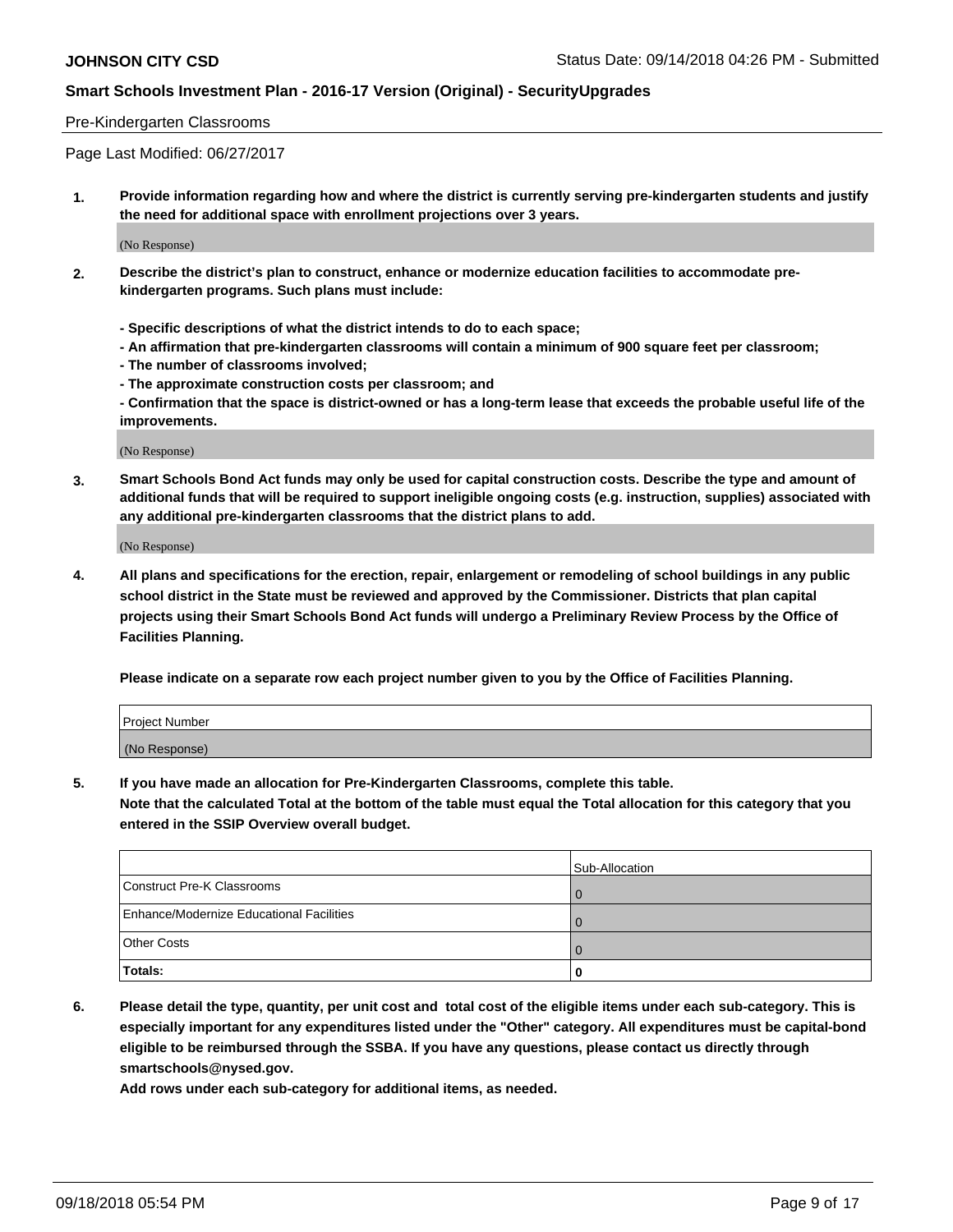# Pre-Kindergarten Classrooms

Page Last Modified: 06/27/2017

| Select the allowable expenditure | Item to be purchased | Quantity      | Cost per Item | <b>Total Cost</b> |
|----------------------------------|----------------------|---------------|---------------|-------------------|
| type.                            |                      |               |               |                   |
| Repeat to add another item under |                      |               |               |                   |
| each type.                       |                      |               |               |                   |
| (No Response)                    | (No Response)        | (No Response) | (No Response) | (No Response)     |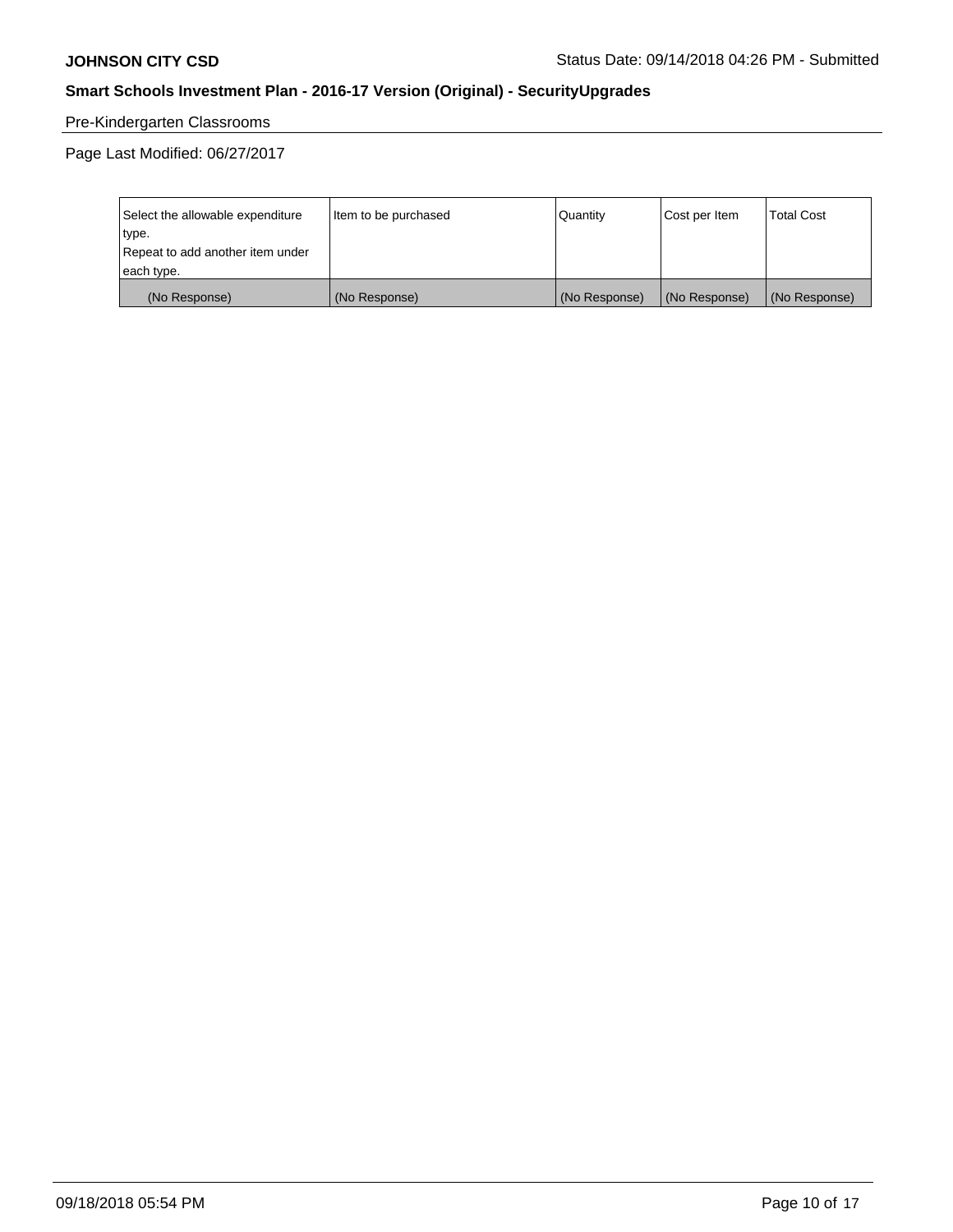Replace Transportable Classrooms

Page Last Modified: 06/27/2017

**1. Describe the district's plan to construct, enhance or modernize education facilities to provide high-quality instructional space by replacing transportable classrooms.**

(No Response)

**2. All plans and specifications for the erection, repair, enlargement or remodeling of school buildings in any public school district in the State must be reviewed and approved by the Commissioner. Districts that plan capital projects using their Smart Schools Bond Act funds will undergo a Preliminary Review Process by the Office of Facilities Planning.**

**Please indicate on a separate row each project number given to you by the Office of Facilities Planning.**

| Project Number |  |
|----------------|--|
| (No Response)  |  |

**3. For large projects that seek to blend Smart Schools Bond Act dollars with other funds, please note that Smart Schools Bond Act funds can be allocated on a pro rata basis depending on the number of new classrooms built that directly replace transportable classroom units.**

**If a district seeks to blend Smart Schools Bond Act dollars with other funds describe below what other funds are being used and what portion of the money will be Smart Schools Bond Act funds.**

(No Response)

**4. If you have made an allocation for Replace Transportable Classrooms, complete this table. Note that the calculated Total at the bottom of the table must equal the Total allocation for this category that you entered in the SSIP Overview overall budget.**

|                                                | Sub-Allocation |
|------------------------------------------------|----------------|
| Construct New Instructional Space              |                |
| Enhance/Modernize Existing Instructional Space |                |
| <b>Other Costs</b>                             |                |
| Totals:                                        | 0              |

**5. Please detail the type, quantity, per unit cost and total cost of the eligible items under each sub-category. This is especially important for any expenditures listed under the "Other" category. All expenditures must be capital-bond eligible to be reimbursed through the SSBA. If you have any questions, please contact us directly through smartschools@nysed.gov.**

| Select the allowable expenditure | Item to be purchased | Quantity      | Cost per Item | <b>Total Cost</b> |
|----------------------------------|----------------------|---------------|---------------|-------------------|
| type.                            |                      |               |               |                   |
| Repeat to add another item under |                      |               |               |                   |
| each type.                       |                      |               |               |                   |
| (No Response)                    | (No Response)        | (No Response) | (No Response) | (No Response)     |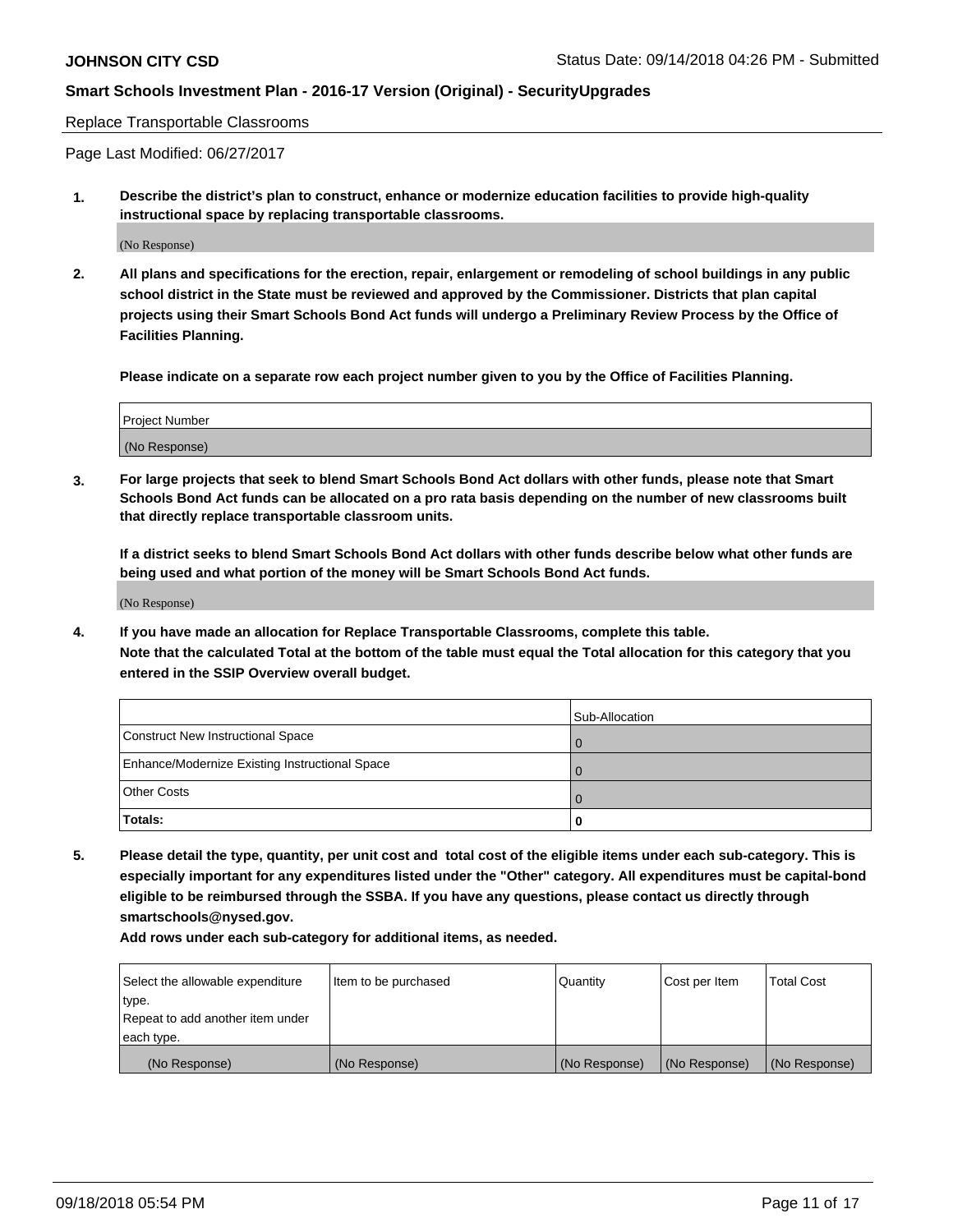### High-Tech Security Features

### Page Last Modified: 09/14/2018

### **1. Describe how you intend to use Smart Schools Bond Act funds to install high-tech security features in school buildings and on school campuses.**

#### **VoIP Telephone System**

We are planning to replace our old PBX system that no longer has room for expansion with a new integrated VoIP system with a PRI digital circuit. This will make our system much more reliable should a safety concern arise. We plan on adding the VoIP system , voice mail, unified communications and IP telephones for the High School, Elementary-Middle School and Transportation Maintenance Building. The new VoIP telephone system will be interconnected over the district's fiber WAN and utilize the existing network for all equipment and telephone connections. Because we will implement this system using our existing network, no new cabling will be required to implement this system. We are looking to implement a Mitel VoIP system replacing all of our old analog phones while also repositioning the classroom telephones near the teacher's workstation for ease of access.

#### **Camera System Replacement**

Security cameras would be replaced at the following buildings: Johnson City High School, Johnson City Elementary-Middle School, Johnson City Transportation Maintenance Building. Cameras would be added to the stadium press box building to provide coverage for the field and surrounding areas. As part of the cameras system replacement, the recording devices will also be replaced with a networked system instead of stand-alone devices at each building. In planning for this project, we discovered some areas in each building that camera coverage was lacking, so we are planning on addressing these areas by adding additional cameras.

# **2. All plans and specifications for the erection, repair, enlargement or remodeling of school buildings in any public school district in the State must be reviewed and approved by the Commissioner. Districts that plan capital projects using their Smart Schools Bond Act funds will undergo a Preliminary Review Process by the Office of Facilities Planning.**

**Please indicate on a separate row each project number given to you by the Office of Facilities Planning.**

| Project Number        |  |
|-----------------------|--|
| 03-15-02-06-7-999-BA1 |  |
| 03-15-02-06-7-999-001 |  |

#### **3. Was your project deemed eligible for streamlined Review?**

| $\blacktriangledown$ Yes |  |  |  |
|--------------------------|--|--|--|
| $\square$ No             |  |  |  |

- **3a. Districts with streamlined projects must certify that they have reviewed all installations with their licensed architect or engineer of record, and provide that person's name and license number. The licensed professional must review the products and proposed method of installation prior to implementation and review the work during and after completion in order to affirm that the work was code-compliant, if requested.**
	- By checking this box, you certify that the district has reviewed all installations with a licensed architect or engineer of record.

#### **4. Include the name and license number of the architect or engineer of record.**

| Name               | License Number |
|--------------------|----------------|
| Thomas Millard, PE | 80360          |

### **5. If you have made an allocation for High-Tech Security Features, complete this table.**

**Note that the calculated Total at the bottom of the table must equal the Total allocation for this category that you entered in the SSIP Overview overall budget.**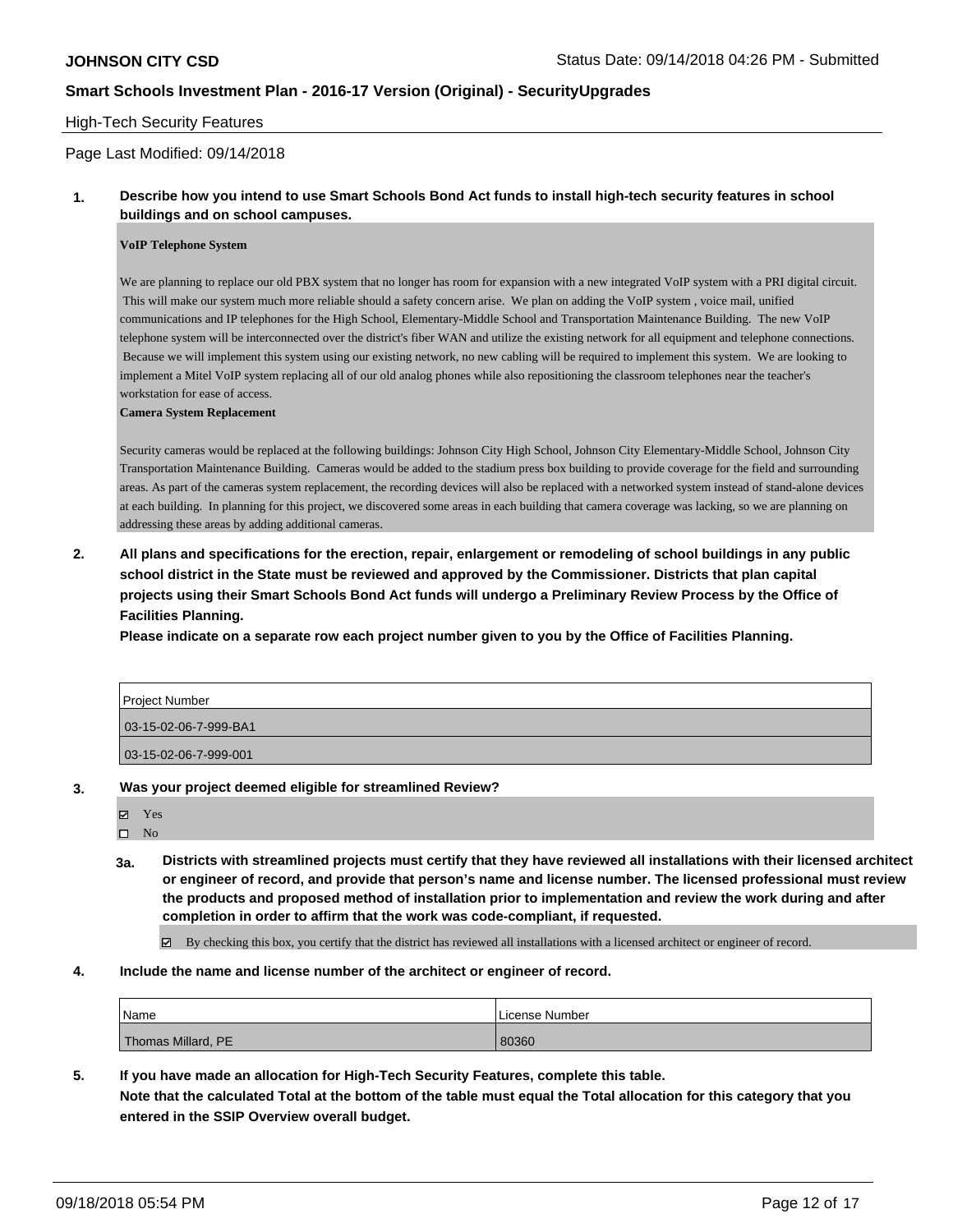# High-Tech Security Features

Page Last Modified: 09/14/2018

|                                                      | Sub-Allocation |
|------------------------------------------------------|----------------|
| Capital-Intensive Security Project (Standard Review) | $\overline{0}$ |
| Electronic Security System                           | 599,637        |
| <b>Entry Control System</b>                          | $\overline{0}$ |
| Approved Door Hardening Project                      | $\Omega$       |
| <b>Other Costs</b>                                   | 91,464         |
| Totals:                                              | 691,101        |

**6. Please detail the type, quantity, per unit cost and total cost of the eligible items under each sub-category. This is especially important for any expenditures listed under the "Other" category. All expenditures must be capital-bond eligible to be reimbursed through the SSBA. If you have any questions, please contact us directly through smartschools@nysed.gov.**

| Select the allowable expenditure<br>type.<br>Repeat to add another item under<br>each type. | Item to be purchased                                                                                                                                                                                                                                                                         | Quantity | Cost per Item | <b>Total Cost</b> |
|---------------------------------------------------------------------------------------------|----------------------------------------------------------------------------------------------------------------------------------------------------------------------------------------------------------------------------------------------------------------------------------------------|----------|---------------|-------------------|
| <b>Electronic Security System</b>                                                           | Voice Switch ST50A, 1U half-width.<br>Max Capacities- 50 IP Phones, 4<br>Analog Exts, 8 SIP Trunk, 4 LS Trks.<br>Made in USA. Requires ShoreTel<br>Connect, not supported with ShoreTel<br>14 or older. Use Dual Switch Tray<br>(SKU 10223) for rack mounting.(US<br>Only)                   | 1.00     | 1,220         | 1,220             |
| <b>Electronic Security System</b>                                                           | Voice Switch ST100DA, 1U half-width.<br>Max Capacities- 100 IP Phones, 6<br>Analog Exts, 38 SIP Trunk, 2 LS Trks,<br>1 Dig. Trunk (T1 or E1). Made in USA.<br>Requires ShoreTel Connect, not for<br>ShoreTel 14 or older. Use Dual Switch<br>Tray (SKU 10223) for rack<br>mounting.(US Only) | 2.00     | 3,721         | 7,442             |
| <b>Electronic Security System</b>                                                           | Voice Switch ST200, 1U half-width.<br>Max Capacities- 200 IP Phones. Made<br>in USA. Requires ShoreTel Connect,<br>not supported with ShoreTel 14 or<br>older. Use Dual Switch Tray (SKU<br>10223) for rack mounting. (US Only)                                                              | 3.00     | 2,745         | 8,235             |
| <b>Electronic Security System</b>                                                           | Paging Adapter PA-1. With contact<br>closure support. (US Only)                                                                                                                                                                                                                              | 4.00     | 28            | 112               |
| <b>Electronic Security System</b>                                                           | Connect ONSITE Telephony license.<br>Includes Ext+Mbx with no Connect<br>client capability.(US Only)                                                                                                                                                                                         | 331.00   | 97            | 32,107            |
| <b>Electronic Security System</b>                                                           | <b>Connect ONSITE Essentials license</b>                                                                                                                                                                                                                                                     | 116.00   | 122           | 14,152            |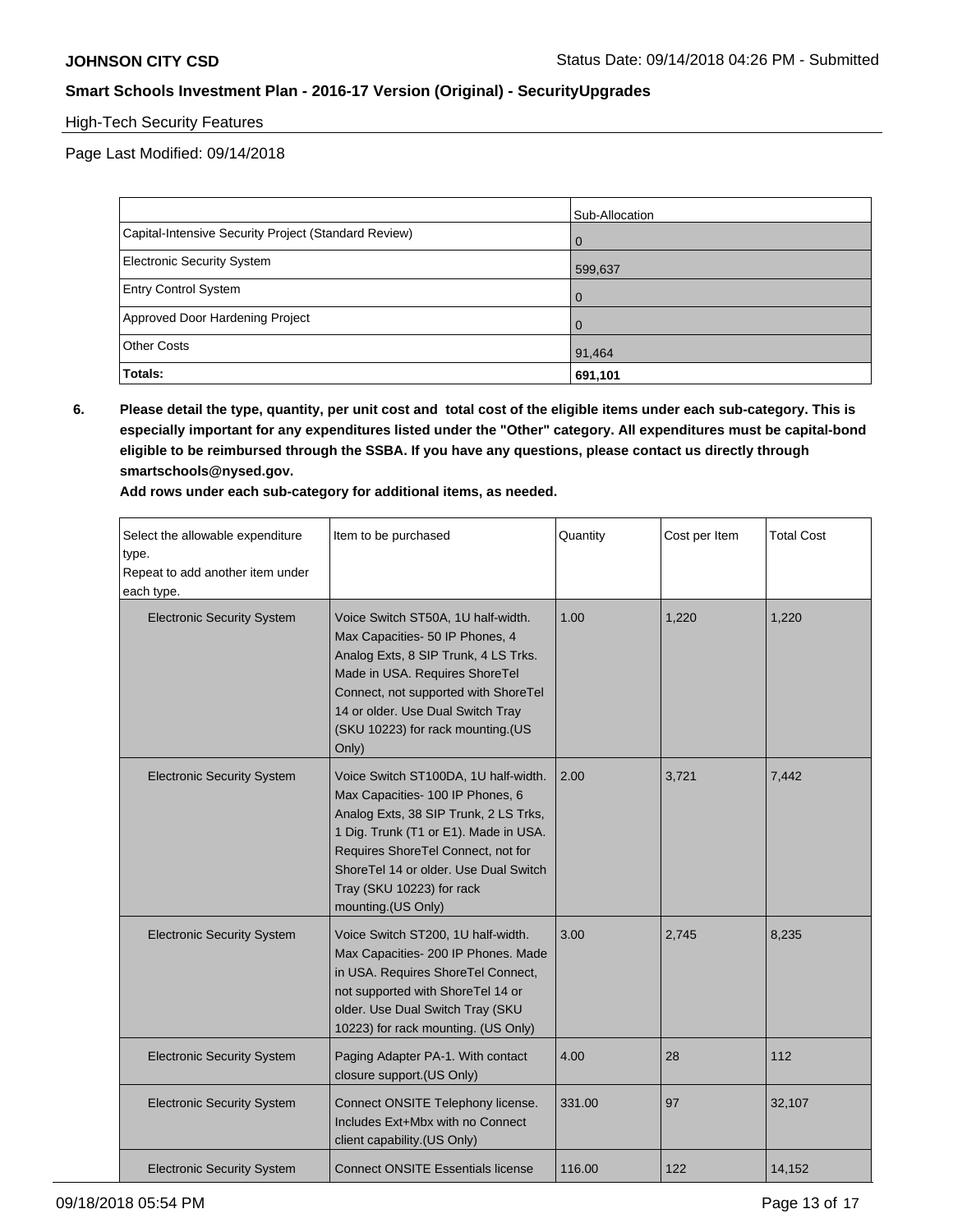# High-Tech Security Features

| Select the allowable expenditure<br>type.<br>Repeat to add another item under<br>each type. | Item to be purchased                                                                                                                                                                                                                                                                       | Quantity | Cost per Item | <b>Total Cost</b> |
|---------------------------------------------------------------------------------------------|--------------------------------------------------------------------------------------------------------------------------------------------------------------------------------------------------------------------------------------------------------------------------------------------|----------|---------------|-------------------|
|                                                                                             | bundle. Includes Ext+Mbx, Connect<br>desktop and mobile client, Connect<br>Telephony for Microsoft and Connect<br>for Chrome. Also includes Web and<br>App dialer. (US Only)                                                                                                               |          |               |                   |
| <b>Electronic Security System</b>                                                           | Rack Mount Tray Kit for two half-width<br>voice switches. Holds two 1U half-<br>width ST or SG family voice switches.<br>Combine with bracket kit SKU 10224<br>to wall mount SG family voice<br>switches. Use only wall mount kit SKU<br>10521 with ST family voice switches.<br>(US Only) | 5.00     | 40            | 200               |
| <b>Electronic Security System</b>                                                           | RACK MOUNT EARS 10 pairs, 8<br>screws per pair(US Only)                                                                                                                                                                                                                                    | 1.00     | 61            | 61                |
| <b>Electronic Security System</b>                                                           | ADDITIONAL SITE LICENSE(US<br>Only)                                                                                                                                                                                                                                                        | 2.00     | 302           | 604               |
| <b>Electronic Security System</b>                                                           | Satellite microphones for IP Phone<br>IP655, Qty 2(US Only)                                                                                                                                                                                                                                | 11.00    | 119           | 1,309             |
| <b>Electronic Security System</b>                                                           | IP Phone IP655 with anti-glare screen<br>- requires ShoreTel 11.1 or later. (US<br>Only)                                                                                                                                                                                                   | 11.00    | 457           | 5,027             |
| <b>Electronic Security System</b>                                                           | Mitel IP Phone IP480g - Requires ST<br>14 or later. Replacement for SKU<br>10497 (US Only).                                                                                                                                                                                                | 109.00   | 226           | 24,634            |
| <b>Electronic Security System</b>                                                           | Mitel IP Phone IP485g - Requires ST<br>14 or later. Replacement for SKU<br>10498 *(US Only).                                                                                                                                                                                               | 7.00     | 262           | 1,834             |
| <b>Electronic Security System</b>                                                           | Mitel IP Phone IP420g                                                                                                                                                                                                                                                                      | 331.00   | 134           | 44,354            |
| <b>Electronic Security System</b>                                                           | <b>Connect ONSITE Standard license</b><br>bundle. Includes Ext+Mbx, Connect<br>desktop and mobile client, Connect<br>Telephony for Microsoft and Connect<br>for Chrome. Also includes Web and<br>App dialer, Remote Phone and CRM<br>client integration. (US Only)                         | 30.00    | 183           | 5,490             |
| <b>Electronic Security System</b>                                                           | <b>Connect ONSITE Virtual Mobility</b><br>Router and software media kit. Can be<br>used with Connect ONSITE and ST<br>14.2 and earlier systems. Ships with<br>Connect Mobility software, ST 14.2<br>and earlier customers must download<br>the ShoreTel Mobility 8.x software. (US         | 1.00     | $\mathbf{0}$  | $\mathbf{0}$      |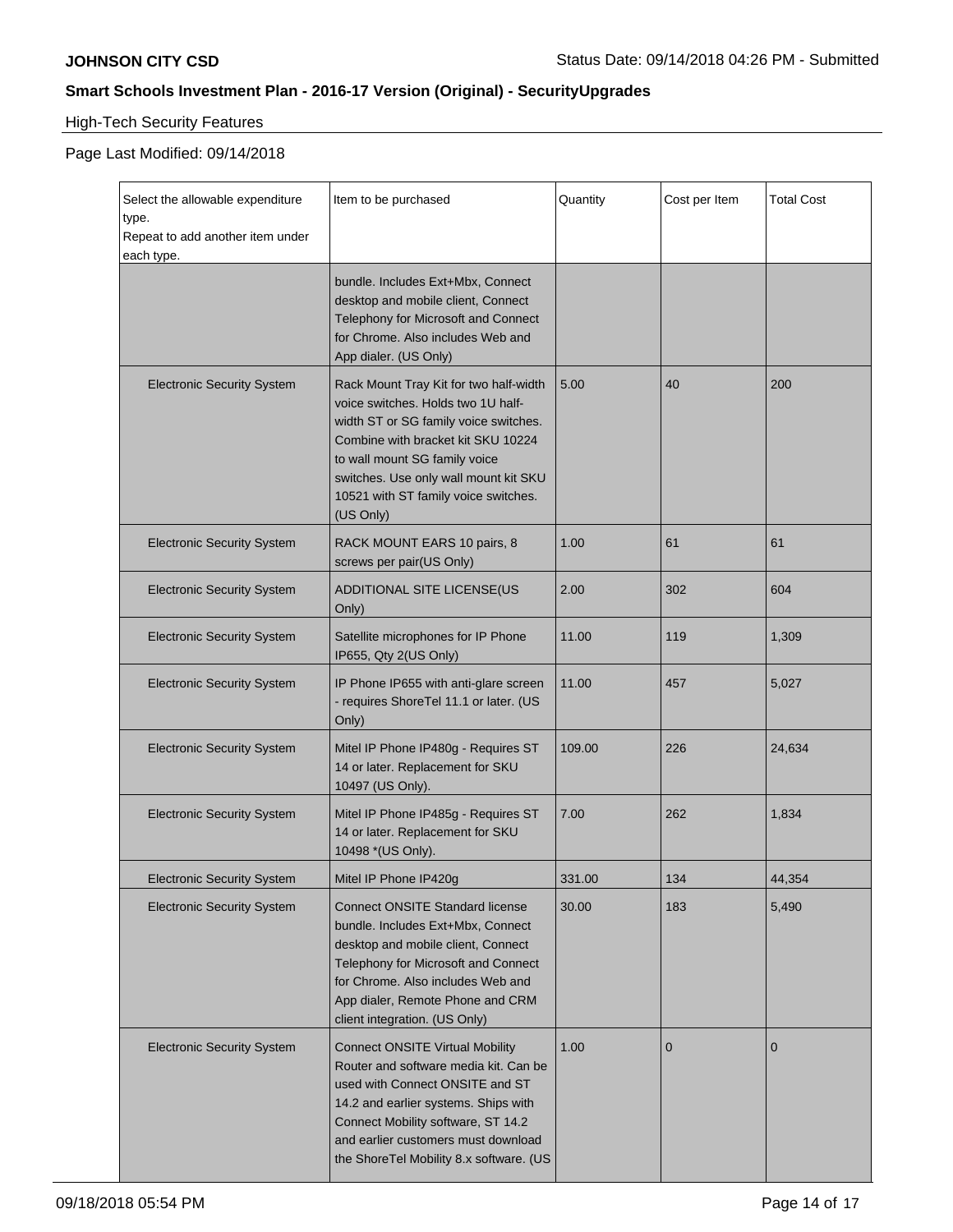# High-Tech Security Features

| Select the allowable expenditure<br>type.<br>Repeat to add another item under<br>each type. | Item to be purchased                                                                                                                                                       | Quantity | Cost per Item | <b>Total Cost</b> |
|---------------------------------------------------------------------------------------------|----------------------------------------------------------------------------------------------------------------------------------------------------------------------------|----------|---------------|-------------------|
|                                                                                             | Only)                                                                                                                                                                      |          |               |                   |
| <b>Electronic Security System</b>                                                           | Virtual SIP trunk license. Enable 1 SIP<br>trunk on a ShoreTel virtual SIP trunk<br>switch.(US Only)                                                                       | 10.00    | 51            | 510               |
| <b>Electronic Security System</b>                                                           | HT+ Implementation Service,<br>business hours. Install, Testing,<br>Programming, User Training, 2 days<br>post-cutover support, including 1 year<br>warranty               | 1.00     | 53,887        | 53,887            |
| <b>Electronic Security System</b>                                                           | <b>Mitel Applications Server</b>                                                                                                                                           | 1.00     | 3,904         | 3,904             |
| <b>Electronic Security System</b>                                                           | 24C-ACC5-ENT Avigilon ACC 5<br>Enterprise license for up to 24 camera<br>channels and unlimited viewing clients                                                            | 4.00     | 6,026         | 24,104            |
| <b>Electronic Security System</b>                                                           | 3.0C-H4A-BO1-IR Avigilon 3.0<br>Megapixel WDR, LightCatcher, 3-9mm<br>f/1.3 P-iris lens, Integrated IR, Self-<br>Learning Video Analytics                                  | 10.00    | 932           | 9,320             |
| <b>Electronic Security System</b>                                                           | 3.0C-H4A-D1-IR Avigilon 3.0<br>Megapixel WDR, LightCatcher,<br>Day/Night, Indoor Dome, 3- 9mm f/1.3<br>P-iris lens, Integrated IR, Self-Learning<br><b>Video Analytics</b> | 90.00    | 797           | 71,730            |
| <b>Electronic Security System</b>                                                           | 9W-H3-3MH-DP1 Avigilon 3x 3 MP,<br>Pendant Multisensor Camera, 2.8-<br>8mm f/1.3                                                                                           | 17.00    | 1,688         | 28,696            |
| <b>Electronic Security System</b>                                                           | H4-BO-JBOX1 Avigilon Junction box<br>for the H4A-BO-IR HD Bullet Cameras                                                                                                   | 12.00    | 81            | 972               |
| <b>Electronic Security System</b>                                                           | <b>MNT-AD-CORNER Avigilon Corner</b><br>mount adapter for use with MNT-<br>PEND-WALL, H3-BO-JB or HD Bullet<br>Camera                                                      | 17.00    | 81            | 1,377             |
| <b>Electronic Security System</b>                                                           | MNT-PEND-WALL Avigilon Compact<br>wall bracket for use with H3PTZ-DP<br>and H3-DP Pendant Dome Cameras                                                                     | 17.00    | 81            | 1,377             |
| <b>Electronic Security System</b>                                                           | POE-INJ2-PLUS-NA Avigilon Single<br>port Gigabit 802.3at PoE Plus injector,<br>Class 4 - NA power cord                                                                     | 21.00    | 68            | 1,428             |
| <b>Electronic Security System</b>                                                           | DAY-CAMKIT-1 Day Automation<br>Interior IP Camera Termination Kit                                                                                                          | 90.00    | 28            | 2,520             |
| <b>Electronic Security System</b>                                                           | DAY-CAMKIT-2 Day Automation<br><b>Exterior IP Camera Termination Kit</b>                                                                                                   | 33.00    | 99            | 3,267             |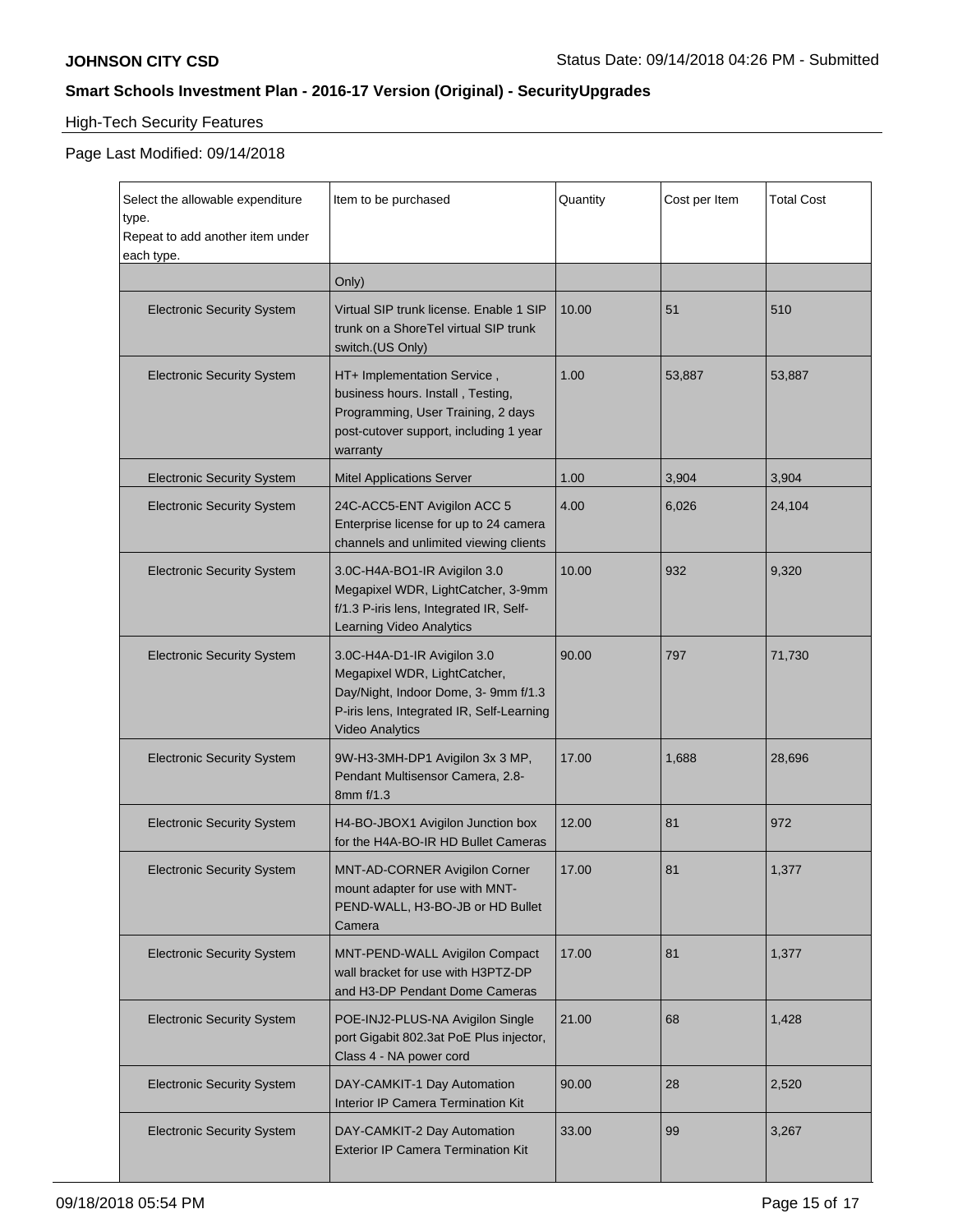# High-Tech Security Features

| Select the allowable expenditure<br>type.<br>Repeat to add another item under<br>each type. | Item to be purchased                                                                                                                                                                          | Quantity | Cost per Item | <b>Total Cost</b> |
|---------------------------------------------------------------------------------------------|-----------------------------------------------------------------------------------------------------------------------------------------------------------------------------------------------|----------|---------------|-------------------|
| <b>Electronic Security System</b>                                                           | NVS-4-A-H Day Automation 2U NVS<br>(HP Chassis), (12) 6 TB HD's w/Hot<br>Spare, 60 TB Total 55.2 TB Usable,<br>Academic                                                                       | 4.00     | 11,064        | 44,256            |
| <b>Electronic Security System</b>                                                           | <b>WS-Video Day Automation Video WS</b><br>Lite, 8 Live Streams Max (1080p), 2 -<br>22                                                                                                        | 2.00     | 2,776         | 5,552             |
| <b>Electronic Security System</b>                                                           | C6-4P-WJBB-03-B-OR LANshack 3'<br>Cat 6 Copper Stranded Patch Cable -<br>Orange - Booted, Snagless                                                                                            | 123.00   | 6             | 738               |
| <b>Electronic Security System</b>                                                           | 1C-ACC5-ENT Avigilon ACC 5<br>Enterprise license for up to 1 camera<br>channels and unlimited viewing clients                                                                                 | 1.00     | 302           | 302               |
| <b>Electronic Security System</b>                                                           | 3.0C-H4A-BO2-IR Avigilon 3.0<br>Megapixel WDR, LightCatcher, 9-<br>22mm f/1.6 P-iris lens, Integrated IR,<br>Self-Learning Video Analytics                                                    | 2.00     | 968           | 1,936             |
| <b>Electronic Security System</b>                                                           | 8C-ACC5-ENT Avigilon ACC 5<br>Enterprise license for up to 8 camera<br>channels and unlimited viewing clients                                                                                 | 3.00     | 2,061         | 6,183             |
| <b>Electronic Security System</b>                                                           | 8L-H4PRO-B Avigilon 4K (8 MP)<br>H.264 HD Pro with LightCatcher<br>Technology                                                                                                                 | 4.00     | 1,877         | 7,508             |
| <b>Electronic Security System</b>                                                           | ES-HD-HWS-LG Avigilon Large<br>Format Enclosure for HD IP Pro<br>Cameras with 12VDC/24VAC Heater,<br>Wall Bracket and Sunshield, Max<br>combined camera and lens length is<br>12.8" (32.5 cm) | 4.00     | 374           | 1,496             |
| <b>Electronic Security System</b>                                                           | ES-HD-IPM Avigilon Optional PoE+<br>power module, Powers full camera<br>enclosure features & camera with a<br>single Ethernet connection                                                      | 4.00     | 212           | 848               |
| <b>Electronic Security System</b>                                                           | ES-HD-MNT-PLATE Avigilon<br>Reinforcing wall mount adapter for ES-<br>HD-HWS-SM, ES-HD-HWS, ES-HD-<br>CWS, ES-HD-HWS-LG & ES-HD-<br>CWS-LG                                                    | 4.00     | 36            | 144               |
| <b>Electronic Security System</b>                                                           | LEFS183518SI Avigilon Sigma, 18-<br>35mm, f/1.8, Auto-Iris, Vari Focal                                                                                                                        | 4.00     | 1,494         | 5,976             |
| <b>Electronic Security System</b>                                                           | VMA-RPO-4P4-NA Avigilon ACC ES<br>HD Recorder 4-port 4TB, PRO-NA                                                                                                                              | 1.00     | 2,399         | 2,399             |